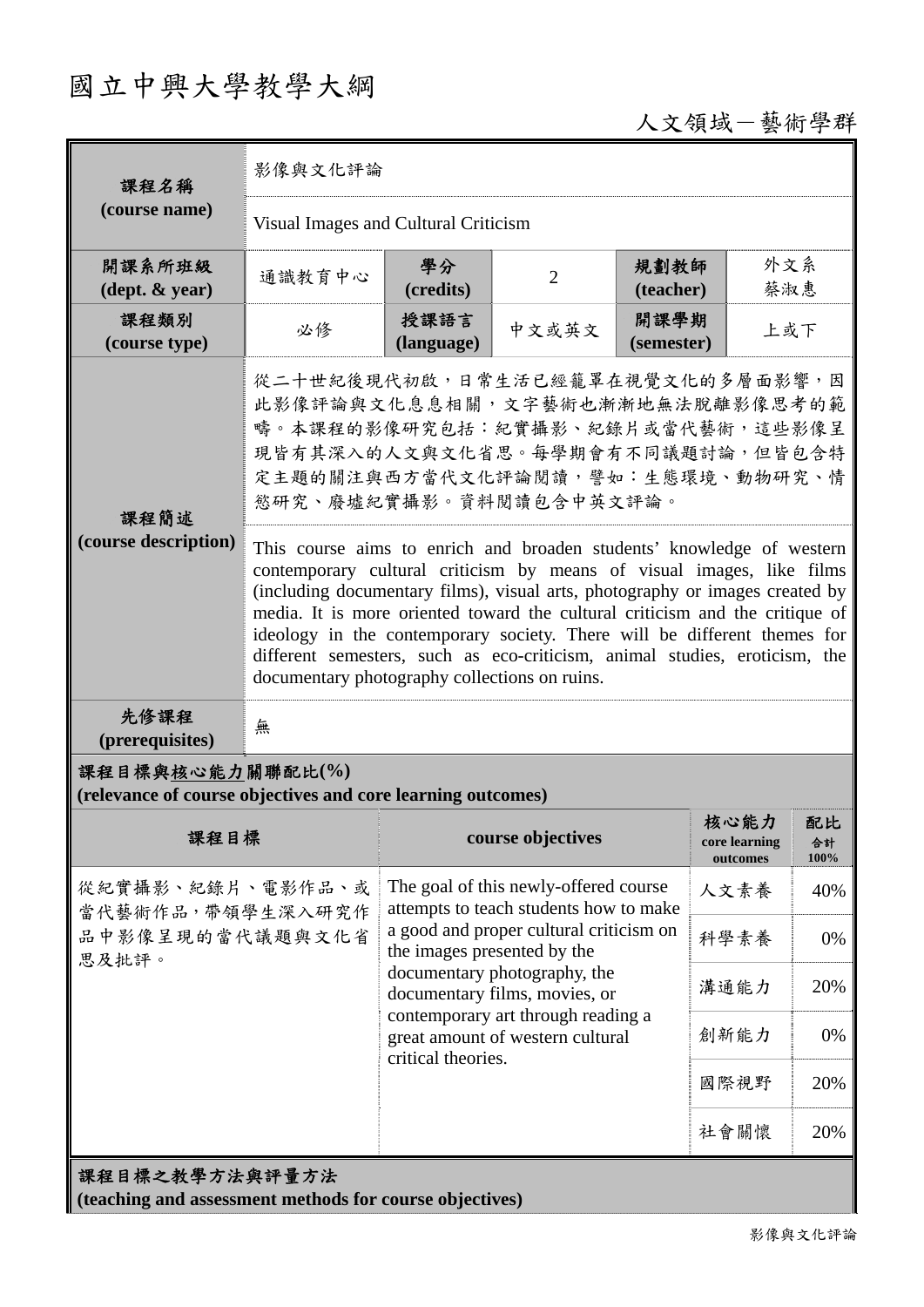| 教學方法 (teaching methods)                                                                                                                                                                                                                                                                                                                                                                                                                                                                                                                                                                                                                                                                                                                                                                                                                                                                                                                                             | 學習評量方式 (evaluation)                      |  |  |  |  |
|---------------------------------------------------------------------------------------------------------------------------------------------------------------------------------------------------------------------------------------------------------------------------------------------------------------------------------------------------------------------------------------------------------------------------------------------------------------------------------------------------------------------------------------------------------------------------------------------------------------------------------------------------------------------------------------------------------------------------------------------------------------------------------------------------------------------------------------------------------------------------------------------------------------------------------------------------------------------|------------------------------------------|--|--|--|--|
| 講授、討論                                                                                                                                                                                                                                                                                                                                                                                                                                                                                                                                                                                                                                                                                                                                                                                                                                                                                                                                                               | 作業 20%、分組討論 20%、<br>期末分組報告40%、課堂參與討論 20% |  |  |  |  |
| 授課內容(單元名稱與內容、習作 / 考試進度、備註)<br>(course content and homework / tests schedule)                                                                                                                                                                                                                                                                                                                                                                                                                                                                                                                                                                                                                                                                                                                                                                                                                                                                                        |                                          |  |  |  |  |
| 第一週 簡介,譬如:動物關懷研究<br>第二週 紀錄片《血色海灣》討論<br>第三週 紀錄片《與鯨魚共舞》討論<br>第四週 Freud, "Civilization and Its Discontent"<br>第五週 John Berger. selected chapters from About Looking<br>第六週<br>Burnett's How Images Think<br>第七週<br>Diana Reiss. selected chapters from The Dolphin in the Mirror:<br>Exploring Dolphin Minds and Saving Dolphin Lives.<br>第八週 John Coetzee. The Lives of Animals<br>第九週 期中分組報告<br>第十週 廖鴻基《後山鯨書》鯨靈想像散文創作閱讀<br>第十一週 紀錄片《十二夜》有關流浪動物<br>第十二週 電影《忠犬小八》有關寵物情感<br>第十三週 影片分組討論<br>第十四週 《情感、信仰的潛意識迷陣》篇章閱讀<br>第十五週 《生態文學導讀》篇章閱讀<br>第十六週 Giorgio Agamben. selected chapters from The Open.<br>第十七週 期末書面作業與簡報<br>第十八週 期末書面作業與簡報                                                                                                                                                                                                                                                                                                                                    |                                          |  |  |  |  |
| 教科書與參考書目(書名、作者、書局、代理商、說明)<br>(textbook & other references)                                                                                                                                                                                                                                                                                                                                                                                                                                                                                                                                                                                                                                                                                                                                                                                                                                                                                                          |                                          |  |  |  |  |
| 《防止虐待動物立法研究》段小兵,人民出版社,2104<br>《情感、信仰的潛意識迷陣》蔡淑惠,書林,2013<br>《在生命無限綿延之間:童年、記憶、想像》蔡淑惠編著,書林,2012<br>《生態文學導論》蔡振興編著,書林,2014<br>《後山鯨書》廖鴻基,聯合文學,2008<br>《鯨生鯨世》廖鴻基,晨星,1997<br>《回到沿海》廖鴻基,聯合文學,2012<br>Agamben, Giorgio. Homo Sacer: Sovereign Power and Bare Life. Trans. Daniel Heller-Roazen.<br>Stanford: Stanford UP, 1995. Print.<br>Agamben, Giorgio. The Open: Man and Animal. Trans. Kevin Attell. Stanford: Stanford UP, 2002.<br>Berger, John. About Looking. New York: Vintage, 1991. Print.<br>Burnett, Ron. How Images Think. London: The MIT, 2005<br>Cove. Dir. Louie Psihoyos. Prod. Fisher Stevens and Paula DuPré Pesman. Oceanic Preservation<br>Society. DVD. 2009. Print.<br>DeKoven, Marianne and Michael Lundblad. Species Matters: Humane Advocacy and Cultural Theory.<br>New York: Columbia UP, 2012. Print.<br>Derrida, Jacques. The Animal That Therefore I Am. Ed. Marie-Louise Mallet. Trans. David Wills. New<br>York: Fordham UP, 2008. Print. |                                          |  |  |  |  |